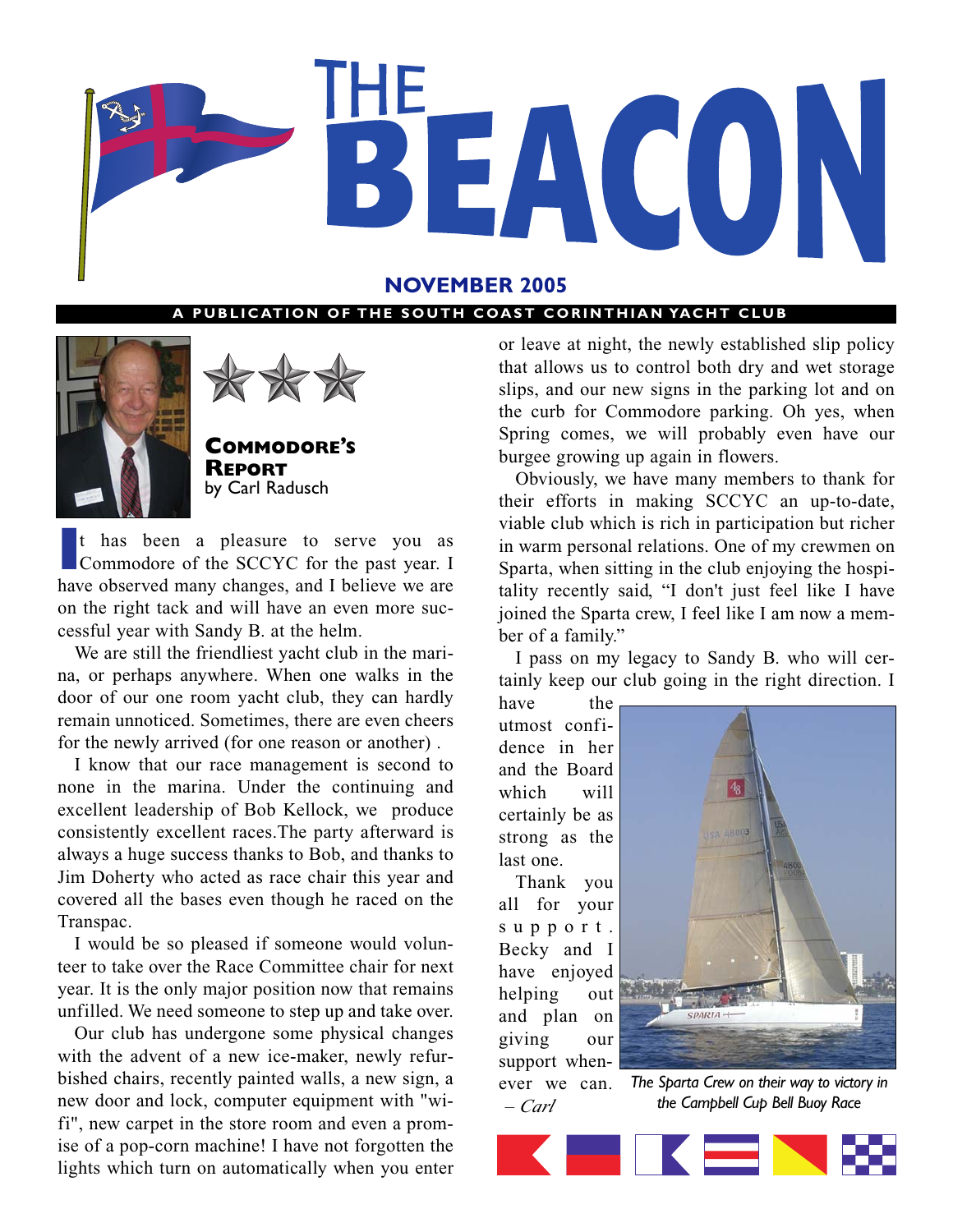



# **VICE COMMODORE'S REPORT** by Sandy Bartiromo

The foundation for a warm, friendly club environment has been set for the coming new year.

In an article "The Yacht Club: A Family Wider Than Kin," Teresa Marciano (1988: 115-124) has suggested that there are many groups in the community besides official agencies that either augment, substitute, or even displace the family's role in providing for the effective needs of its members.

The essay goes on to say that members of yacht clubs often see themselves as belonging to a large "family" and behave toward each other as though they were related. Thus upon arriving at the club, they greet each other warmly, often with kisses and hugs, spend time together, tell each other about the intimate details of their lives, fight with

# **NEW SLATE ANNOUNCED FOR 2006**

The Proposed slate of Bridge officers and appointed chairman was announced at the October Annual Business Meeting and Dinner. Commodore Carl Radusch and S/C Terry Stringfellow of the Nominating committee worked to bring together these new group of members to lead the club into the new year.

| CommodoreSandra Bartiromo       |
|---------------------------------|
| Vice Commodore  Jerry Magnussen |
|                                 |
|                                 |
|                                 |

| <b>Elected Directors</b> | Bylaw 4.2                   |
|--------------------------|-----------------------------|
|                          | Fleet Captain Tracey Kenney |
|                          | Port CaptainRobert Spieler  |
| Secretary Don Baker      |                             |
| Treasurer Bruce Fleck    |                             |

| <b>Appointed Chairmen</b><br>Bylaw 5.1.1 |
|------------------------------------------|
| Judge Advocate  Open position            |
| Race Chair Open position                 |
| Membership Chair. Nancy Tilford          |
| House ChairRick Horner                   |
| Beacon Editor/Web Page. . Stu Colemen    |
| Fleet Surgeon. Sandy Clark               |
| Social Chair Open position               |
| Club HistorianDylan Porter               |
|                                          |

each other, laugh and cry together-all in a manner that is indistinguishable from the kind of behavior that is usually reserved for the inner sanctum of one's actual family.

Our milieu will be inviting and active. Our dinner attendance has tripled (please RSVP) and more members are doing their share of the cooking (or pickup) and cleaning.

OD duty is still a requirement and we may have to impose the fee for lack of carrying out our obligations. Make your OD shift fun with a movie, or a special snack or featured drink. We will do the publicity for you if you chose to do a special gig. Come forward and add your own flavor.

Our new chairpersons are enthused and have some ambitious objectives, which include, but are not limited to racing: Cruises, parties, field trips, guest speakers, educational lectures, and just good old laughs are on tap.

The article goes on to say that yacht club members throw themselves into their pursuit of boating interests, and in the course of doing so an intense sense of camaraderie develops. Indeed, interest in yachting is incidental to the greater interest of finding new ways to join with like-minded individuals. South Coast Corinthian Yacht Club is no different than this…come out and join the fun!

— *Sandy B. Standing by for 2006*

# **INSTALLATION DINNER TO BE A ENTERTAINING EVENING**

Our annual Awards and Installation Dinner is to be held on Saturday, December 3rd in a private room at the Harbor House Restaurant starting at 7pm. The evening will be emceed by Tom and Karmen Estlow as they step up to the microphone to announce the individual speakers and awards presenters.

Of great interest is the recipients of the Yachtsman, Corinthian Spirit and Bubble awards and who will have their name engraved on the perpetual trophies. Dinner invitations have been mailed out and the cost is only \$30 per person if returned by November 19th. The cost is \$35 for late RSVPs. Four dinner menu options are offered:

Harbor House Chicken: Prepared with artichoke hearts and Three Jumbo Shrimp, served with Citrus Rice Pilaf and Sautéed seasonal vegetables.

Grilled Halibut:A fresh halibut fillet prepared with a tropical fruit salsa, served with Roasted Red potatoes and Sautéed seasonal vegetables.

8oz. Top Sirloin: Premium Choice Beef served with a Red Wine Mushroom Sauce, accompanied by Garlic Mashed Potatoes and Sautéed seasonal vegetables.

A mix of Sauteed Vegetables is available for the Vegetarians. All drinks will be on a cash basis per table and guests my bring their own wine for a \$10 a bottle corkage fee.

The Dinner Gala will be preceded by a Commodore's reception at the clubhouse, featuring hors d'oevres, varietal wines and a few other awards. Now is the time to dust off the blue blazer and pin on the bouillon and get ready for a fun night welcoming in the new board!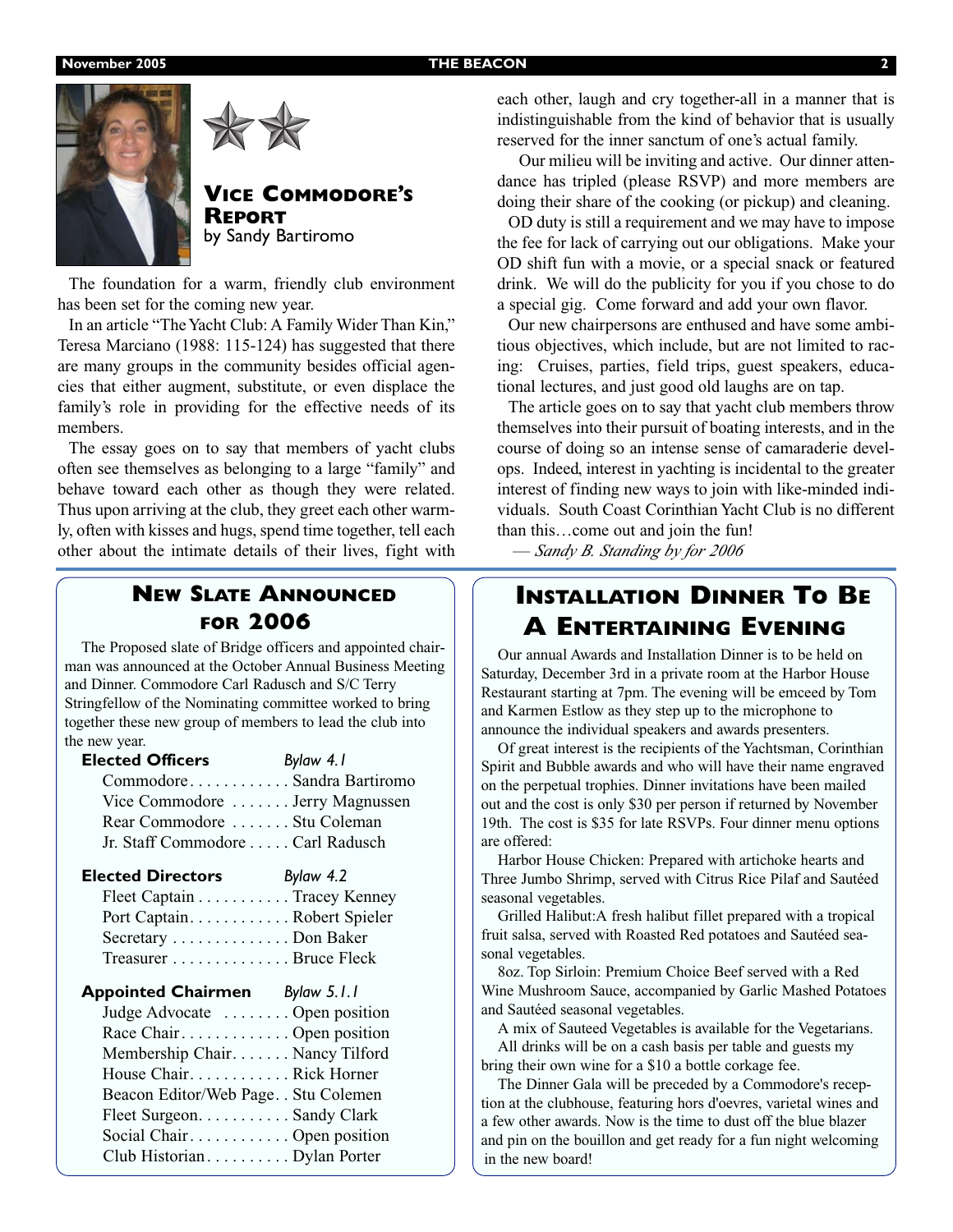### **November 2005 THE BEACON**



**RACE CHAIR'S REPORT** by Jim Doherty

**w**e held the Two for One race on Saturday, Oct 22nd, which was the last event of the Man / Woman series. This series was spread over four days in four weekends, with each day being run by a different yacht club. This series is for double-handed crew, with one woman and one man. We held two races on the Marina del Rey race marks and finished the day with the usual SCCYC hospitality at the Club.



*Tracey and John Staff out on Wildcat for the 2 for 1 Sail in Spinnaker class*

The wind was mild and shifty all day so we had to relocate the the committee boat twice. Pro Bob Kellock used 4 mile courses for the Spinnaker class and 3 mile courses for the Non-Spinnaker class. We were able to get all the racers finished in time.



*Shari and Stu enjoying the weather on the 2 for 1 Man/Woman Sail*

Thanks go to PRO Bob Kellock, Jim Doherty and Camelot IV for the committee boat, Tom Estlow and the mark boat, and committee members Gary Speck, Steve Mullen, and Samantha.



*Bob Presents the Fletcher Cup Trophy to Dylan and Myrna of Papalagi*

We had a new crew for the hospitality this go around. Thanks go to Maureen Doherty, Karmen Estlow, and Sandy Bartiromo.



*Carl and Julie congratulate Lisa and Craig of Patience for their overall wins in the Man/Woman Series.*

Bob Kellock awarded the trophies to the winners of the 2 for 1 Sail then Commodore Julie Albright of SBYRC awarded the trophies for the series winners and the winners of the perpetuals with the help of our Commodore Carl Radusch.

**T**he Campbell Cup was held on<br>October 30th We had a great turnout, with 11 boats entering this 'Club only' race. The weather was warm and the winds were nice. The race started at 1 pm between the detached breakwater and SS mark. The boats sailed to the Santa Monica buoy and then back to the Club house in honor of Phil Campbell's first sail through the marina before it was open. Everyone was back at the Club BBQing their dinner before the 4:00 cut of time. Phil Campbell, on the other hand, was chased out of the marina by security on his inaugural sail! The trophy winners for this race are:

| Ist Carl Radusch               | <i>Sparta</i>      |
|--------------------------------|--------------------|
| 2nd Mark Spector               | <b>Jokers Wild</b> |
| 3rd Tom Estlow/Christine Speck | Bella              |



This was the last race of the year for SCCYC's race committee and I would like to thank everyone who helped and participated to make our races *The Bella Crew accepts their 3rd place Campbell Cup finish with aplomb.*



*The Sparta Crew accepts their 1st place Campbell Cup showing that size does matter.*

and hospitality the best in the Santa Monica Bay. I will be unable to perform the race chair duties next year, but I want everyone to know how much I enjoyed working with all the members who helped to make 2005 a successful race year. My wish is for all our members to volunteer and make 2006 an even better year. Thank you — *Jim*



*Team Spector heads back to the Marina and a second place finish in the Campbell Cup race aboard Joker's Wild.*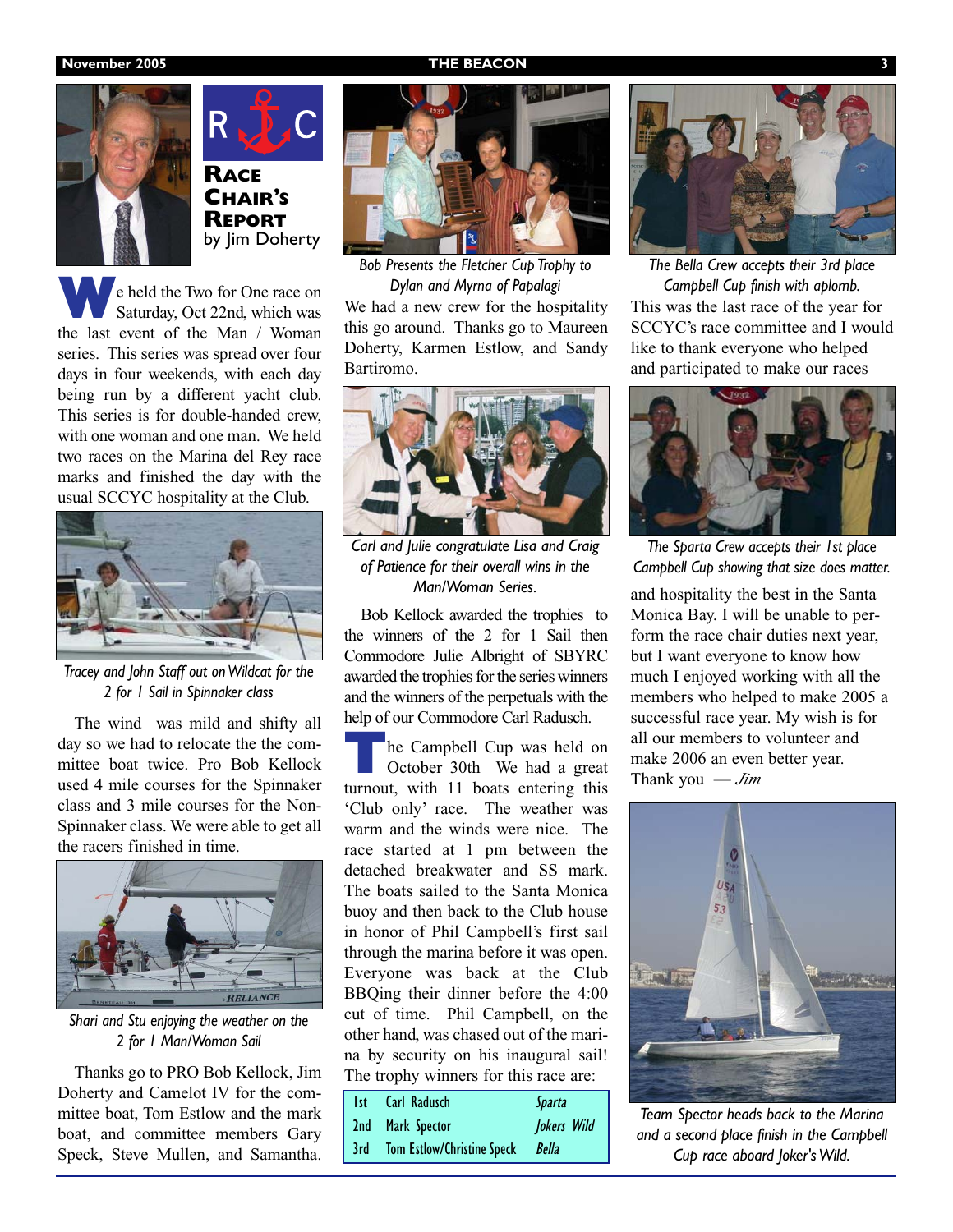# **Top Ten Animals to Take Sailing**

## by Skipper Dolittle MD (Manic Depressive)

**10** Lizards of any variety that grow back their tails, which I think is all of them. The deck of a mighty sailing vessel can be a dangerous place…almost everyone knows of a story where someone got a finger caught in a spinlock and met some digit-misfortune. With a lizard, if their tails get inadvertently caught…no problem, just put them on the Injured Reserve list for your nifty racing team for a couple of months, and they'll be back as good as new. WARNING: Apparently, this is only true if their tail gets got, not the other end…

- **09** Hedgehogs. Don't take up much space, eats less than most animals, used to being kicked to the curb (read: on-board anger management device)
- **08** Rabbits. C'mon, this is so obvious. No matter what degree of sailing skill you have deluded yourself and convinced your crew that you possess, sometimes it just comes down to luck, and 'wabbits' (after a small ritualistic ceremony) is 4 times as lucky as most other animals, 'cept unicorns, and unicorns are usually too big for most sailboats. That, and they tend not to exist, being imaginary and all.
- **07** Badgers. Not sure how this particular beast made it on the list, being that they are ornery, nasty, lil' bastards that tend to bite a lot. However, very good for throwing on-board close competitors at mark roundings.
- **06** Cats. Felines should definitely be higher on this list, but a persistent misconception has prevailed over the centuries, which is that cats and water don't mix well. Nothing could be more inaccurate! Cats, especially the really fluffy ones make excellent emergency absorption devices, and unlike those really cool (and expensive) synthetic sponges, if you inadvertently lose one overboard, you won't have the dilemma of whether or

not you need to perform a 360 to retrieve it…

- **05** Teacup/Miniature Poodles. Perfect backup for 06, if you happen to be a cat lover with a leaky boat.
- **04** Moosehead beer. Okay, okay, I know it's not really an animal, but it has an animal name and face it, it taste better than most animals freshly served cold. You know I'm right.
- **03** Tarantulas. Useful for psychological warfare, 'cause what freak would bring a friggin' gi-normous spider along…unless you were racing in the spin-maker class. (groan)
- **02** Any dog. Except Chihuahuas, which technically isn't an exception, 'cause I already specified that it should be a DOG, which a Chihuahua ain't. No animal actually enjoys sailing more than a dog. Plenty of stuff to bark at, doesn't mind getting wet, will eat anything that falls out of your mouth so you don't slip on it later on while gybing…the list is as endless as the breeds. Except for those damn Chihuahuas…now, if you happen to have a paddlewheel, THEN those ratdogs will be right at home on account that their kind is used to spinning wheels in some research lab anyhow.
- **01** Parrots. Because, face it, everyone digs a pirate.



*Peter Beale splashes his new Lido into the Marina.*

# **Sailing Terms**

- plagiarized by Robert Sp.., er...Tom Estlow **Anchor:** Any of a number of heavy, hook-shaped devices that is dropped over the side of the boat on the end of a length of rope and/or chain, and which is designed to hold a vessel securely in place until (a) the wind exceeds two knots, (b) the owner and crew depart, or (c) 3:00 AM.

**Bar:** Long, low-lying navigational hazard, usually awash, found at river mouths and harbor entrances, where it is composed of sand or mud, and ashore, where it is made of mahogany or some other dark wood. Sailors can be found in large numbers around both.

**Beam Sea:** A situation in which waves strike a boat from the side, causing it to roll unpleasantly. This is one of the four directions from which wave action tends to produce extreme physical discomfort. The other three are bow sea (waves striking from the front), following sea (waves striking from the rear), and quarter sea (waves striking from any other direction).

**Berth:** Any horizontal surface whose total area does not exceed one half of the surface area of an average man at rest, onto which at least one liter of some liquid seeps during any 12-hour period and above which there are not less than 10 pounds of improperly secured objects

# **MEMBERSHIP REPORT**

Longtime *Camelot IV* Crewmembers, Geoff Downer and his wife Susan, look to join the ranks of the club. Local scuba legend, and new Columbia 24 owner, Zach Araneta, is also on the Board.

Membership has grown steadily this year thanks in large part to the excitement generated by the Lido 14 fleet. It is also exciting to see members joining from WSA and SBYRC as the camaraderie of the clubhouse and its members attract new candidates! Nancy Tilford will be resuming her role as Membership Chair and we look forward to another exciting year of new faces and new boats.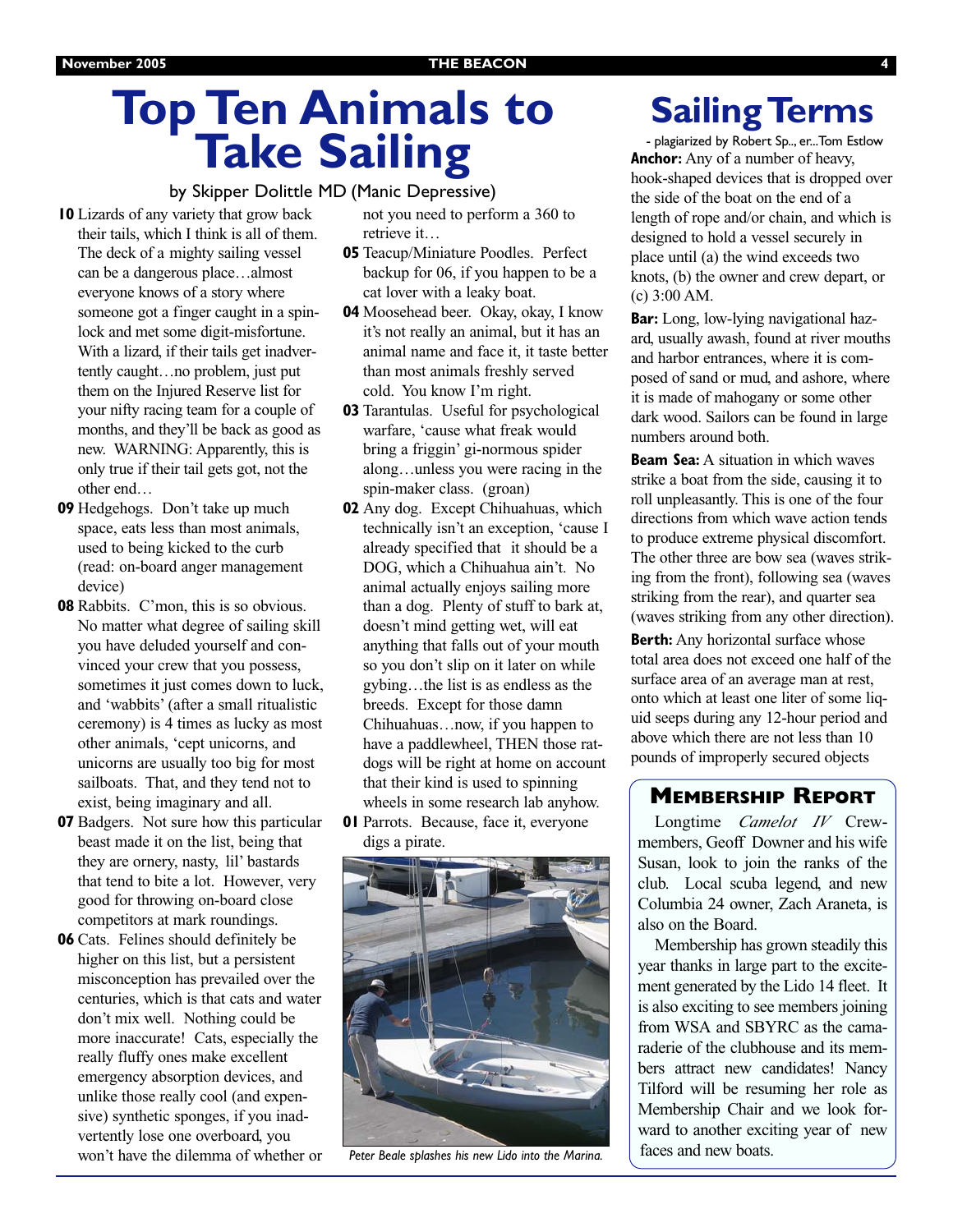

# O.D. SCHEDULE **& Club Events**

| <b>Friday 1800 - 2200 Hrs</b><br>(Year Round Hours)                     |                                                  | Saturday 1200-1600 Hrs<br>(Fall/Winter Hours) |                                               | <b>Sunday 1200-1600 Hrs</b><br>(Fall/Winter Hours) |                                                       |
|-------------------------------------------------------------------------|--------------------------------------------------|-----------------------------------------------|-----------------------------------------------|----------------------------------------------------|-------------------------------------------------------|
| 11/04                                                                   | <b>Mike Priest</b><br><b>First Friday Dinner</b> | 11/05                                         | <b>Bruce Fleck</b>                            | 11/06                                              | Traci K. /Stu C.<br><b>Board Meeting 6pm</b>          |
| 11/11                                                                   | <b>Tom Estlow</b>                                | 11/12                                         | Sandy Clark<br><b>B.F. Birthday</b>           | 11/13                                              | Mark Register                                         |
| 11/18                                                                   | Jim Doherty                                      | 11/19                                         | Trish Lavay<br><b>Election Meeting</b>        | 11/20                                              | <b>OPEN</b><br>Day @ the Races                        |
| 11/25                                                                   | Dana Hutton                                      | 11/26                                         | <b>Rick Horner</b>                            | 11/27                                              | George Burke<br><b>Club Decorating Party</b>          |
| 12/02                                                                   | <b>Peter Beale</b>                               | 12/03                                         | Paul Muggleston<br><b>Installation Dinner</b> | 12/04                                              | <b>Terry Stringfellow</b><br><b>Board Meeting 6pm</b> |
| 12/09                                                                   | Harry Johnson<br><b>Antarctica Lecture</b>       | 12/10                                         | Sandy Bartiromo<br><b>Marina Boat Parade</b>  | 12/11                                              | <b>Frank Kronwitter</b>                               |
| $12/16$                                                                 | Kay Miller                                       | $12/17$                                       | John Donahue                                  | 12/18                                              | John Fischer                                          |
| 12/23                                                                   |                                                  | $12/24$                                       |                                               | $12/24$                                            |                                                       |
| Have a Happy Winter Holiday - Bring your Family and Friends to the Club |                                                  |                                               |                                               |                                                    |                                                       |
| 12/30                                                                   |                                                  | 12/31                                         |                                               | 01/01                                              |                                                       |

If you cannot fulfill your duty on your assigned date, please get a replacement and notify Don Baker (db1040@earthlink.net) of your replacement. It is your responsibility to fulfill your duty or find a replacement; otherwise you may be assessed a donation of up to \$25. **Reminder**: Please fill out the OD logbook, as it may be the only record that you fulfilled your duty.

**NOTE**: The sponsoring member introduces the new Member to O.D duty on the first tour.

# **Antarctica:The Best Journey In The World - December 9th**

Peter W. Damisch, Managing Director, Bluewater Sailing will be giving a presentation on Friday, January 9th at the clubhouse covering his journey to Antarctica.

Please come on board and visit a series of exotic locations, each containing unsurpassed beauty, quiet solitude, outstanding natural wonders along with penguins and other animals by the tens of thousands, as well as a long history of human challenge.

This journey covered more than 3,750 Nautical Miles in the Southern Ocean with expedition and multiple research visits to: Falkland Islands, South Georgia Island, South Orkney Islands, South Shetland Islands and the Antarctic

Peninsula & Continent.

Travel highlights included towering icebergs, 40' seas, 101 mph winds, 22+ hours of daylight, following in Shackleton's footsteps at South Georgia and Elephant Islands, becoming trapped in the pack ice, swimming on New Year's Eve and rounding Cape Horn. Learn about the life, exploration history and extraordinary leadership of Sir Ernest Shackleton. Start to enjoy the behaviors of different penguin species or the lives of aggressive Antarctic Fur Seals or huge but usually placid Elephant Seals. Peter will try to convey the unique nature of this special environment and discuss life on

the ice with his PowerPoint Presentation as well as video and images culled from thousands taken during the voyage.

Over the past 35 years, Peter has more than 650,000 Km on oceans around the world in vessels ranging from sailboards and sloops through schooners, square riggers, cruisers and aircraft carriers. Peter is a retired U.S. Navy captain, currently holds a Coast Guard Master Captain's License and was the first individual in the world to be certified as both an American Sailing Association Instructor Evaluator and International Yachtmaster Training Examiner. Don't miss this exciting evening!